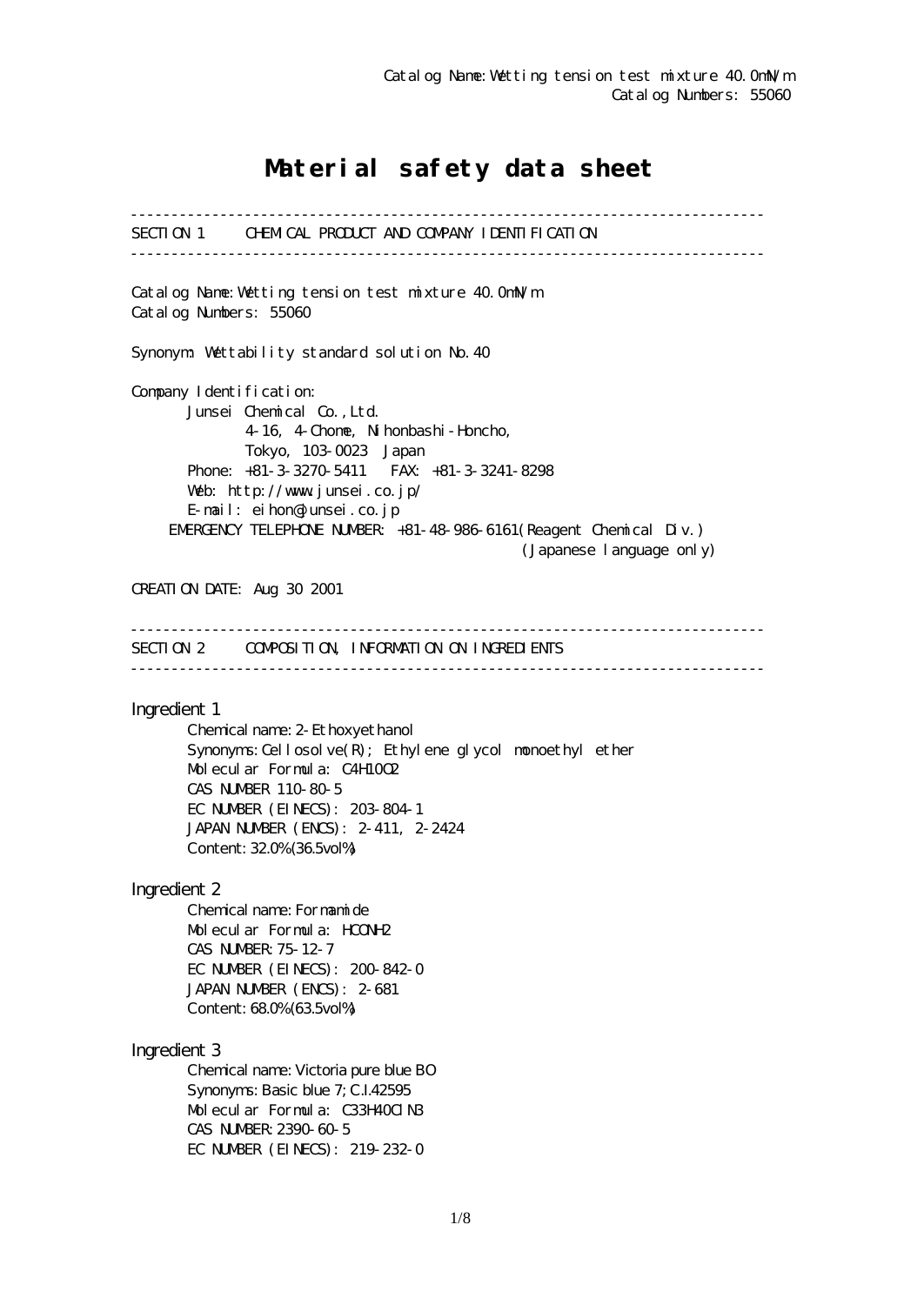JAPAN NUMBER (ENCS): 5-1994 Content: +0.03%

### ------------------------------------------------------------------------------

## SECTION 3 HAZARDS IDENTIFICATION

------------------------------------------------------------------------------

### EMERGENCY CAERM EW

Flammable. Harmful by inhalation, in contact with skin and if swallowed. May impair fertility. May cause harm to the unborn child.

Potential Health Effects

Eye:

Causes eye irritation. Causes redness and pain.

Skin:

 Causes mild skin irritation. Harmful if absorbed through the skin. Causes redness and pain. Substance is readily absorbed through the skin.

Ingestion:

 Harmful if swallowed. May cause irritation of the digestive tract. May cause systemic toxicity with acidosis. May cause nausea and vomiting. May cause unconsciousness. May cause cyanosis, characterized by bluish skin.

Inhalation:

 Harmful if inhaled. May cause cyanosis, characterized by bluish-colored skin. Causes respiratory tract irritation. May cause dizziness, incoordination, and unconsciousness. May cause albuminuria (presence of serum in the urine).

Chronic:

Prolonged or repeated exposure may cause adverse reproductive effects. May cause liver and kidney damage. Prolonged exposure may produce a narcotic effect.

## SECTION 4 FIRST AID MEASURES

------------------------------------------------------------------------------

------------------------------------------------------------------------------

Eyes:

 Immediately flush eyes with plenty of water for at least 15 minutes, occasionally lifting the upper and lower eyelids. Get medical aid immediately.

Skin:

 Get medical aid immediately. Immediately flush skin with plenty of soap and water for at least 15 minutes while removing contaminated clothing and shoes.

Ingestion:

 Get medical aid immediately. Call a poison control center. Wash mouth out with water.

Inhalation: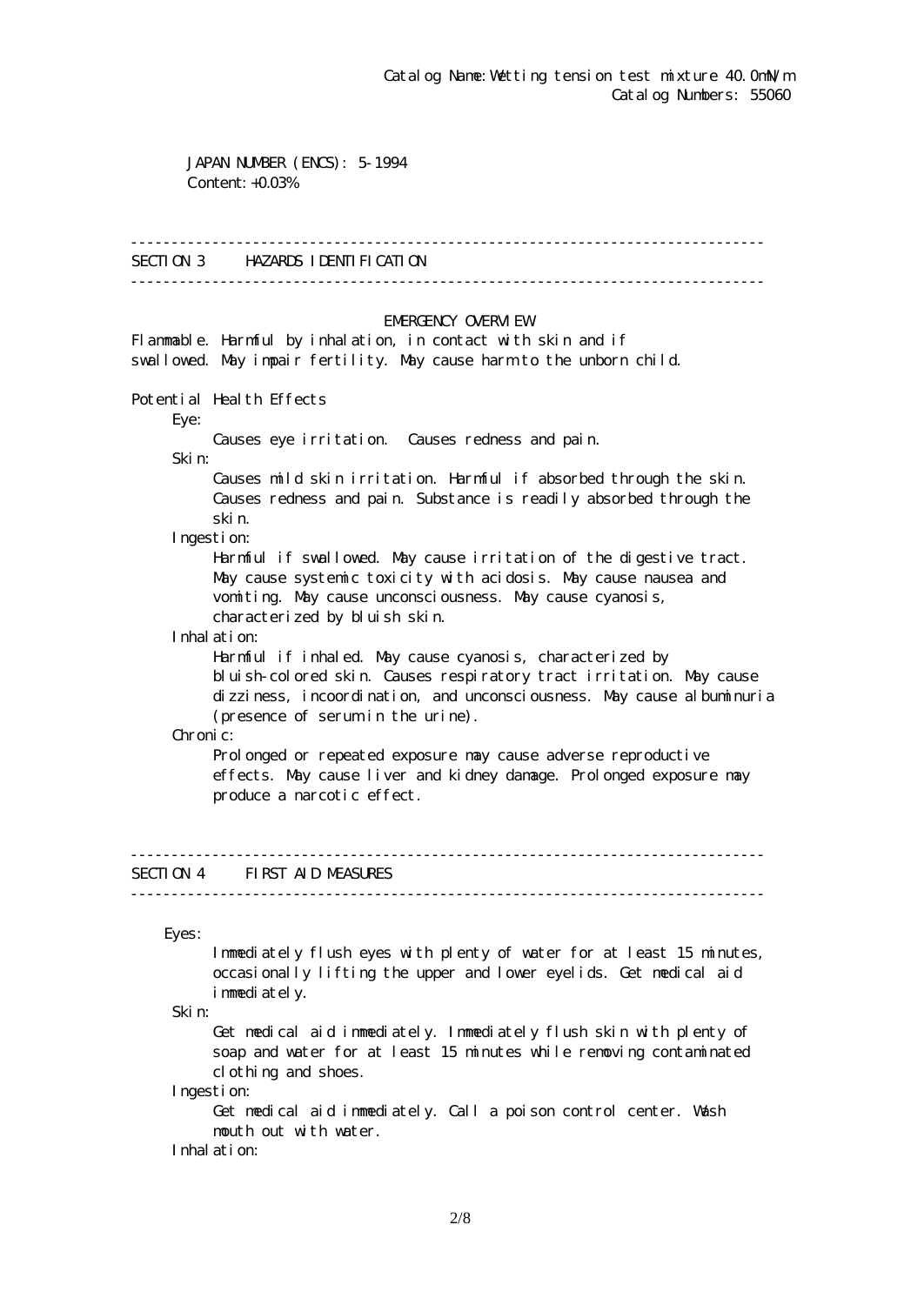Get medical aid immediately. Remove from exposure to fresh air immediately. If not breathing, give artificial respiration. If breathing is difficult, give oxygen. Notes to Physician: Treat symptomatically and supportively. Effects may be delayed. ------------------------------------------------------------------------------ SECTION 5 FIRE FIGHTING MEASURES ------------------------------------------------------------------------------ General Information: As in any fire, wear a self-contained breathing apparatus in pressure-demand, NSHA/NICSH (approved or equivalent), and full protective gear. Vapors may form an explosive mixture with air. Vapors can travel to a source of ignition and flash back. Will burn if involved in a fire. Containers may explode in the heat of a fire. Flammable Liquid. May form explosive peroxides. Vapors may be heavier than air. They can spread along the ground and collect in low or confined areas. Extinguishing Media: Use water spray to cool fire-exposed containers. Use water spray, dry chemical, carbon dioxide, or chemical foam. Cool containers with flooding quantities of water until well after fire is out. ------------------------------------------------------------------------------ SECTION 6 ACCIDENTAL RELEASE MEASURES ------------------------------------------------------------------------------ General Information: Use proper personal protective equipment as indicated in Section 8. Spills/Leaks: Absorb spill with inert material, (e.g., vermiculite, dry sand or earth), then place into a chemical waste container. Do not use combustible materials such as saw dust. Avoid runoff into storm sewers and ditches which lead to waterways. Remove all sources of ignition. Use a spark-proof tool. Isolate area and deny entry. Provide ventilation. ------------------------------------------------------------------------------ SECTION 7 HANDLING AND STORAGE ------------------------------------------------------------------------------ Handling: Use spark-proof tools and explosion proof equipment. Do not breathe dust, vapor, mist, or gas. Do not get in eyes, on skin, or on clothing. Take precautionary measures against static discharges. Use only in a chemical fume hood.

Storage:

Keep away from sources of ignition. Store in a tightly closed container. Store in a cool, dry, well-ventilated area away from incompatible substances. Flammables-area.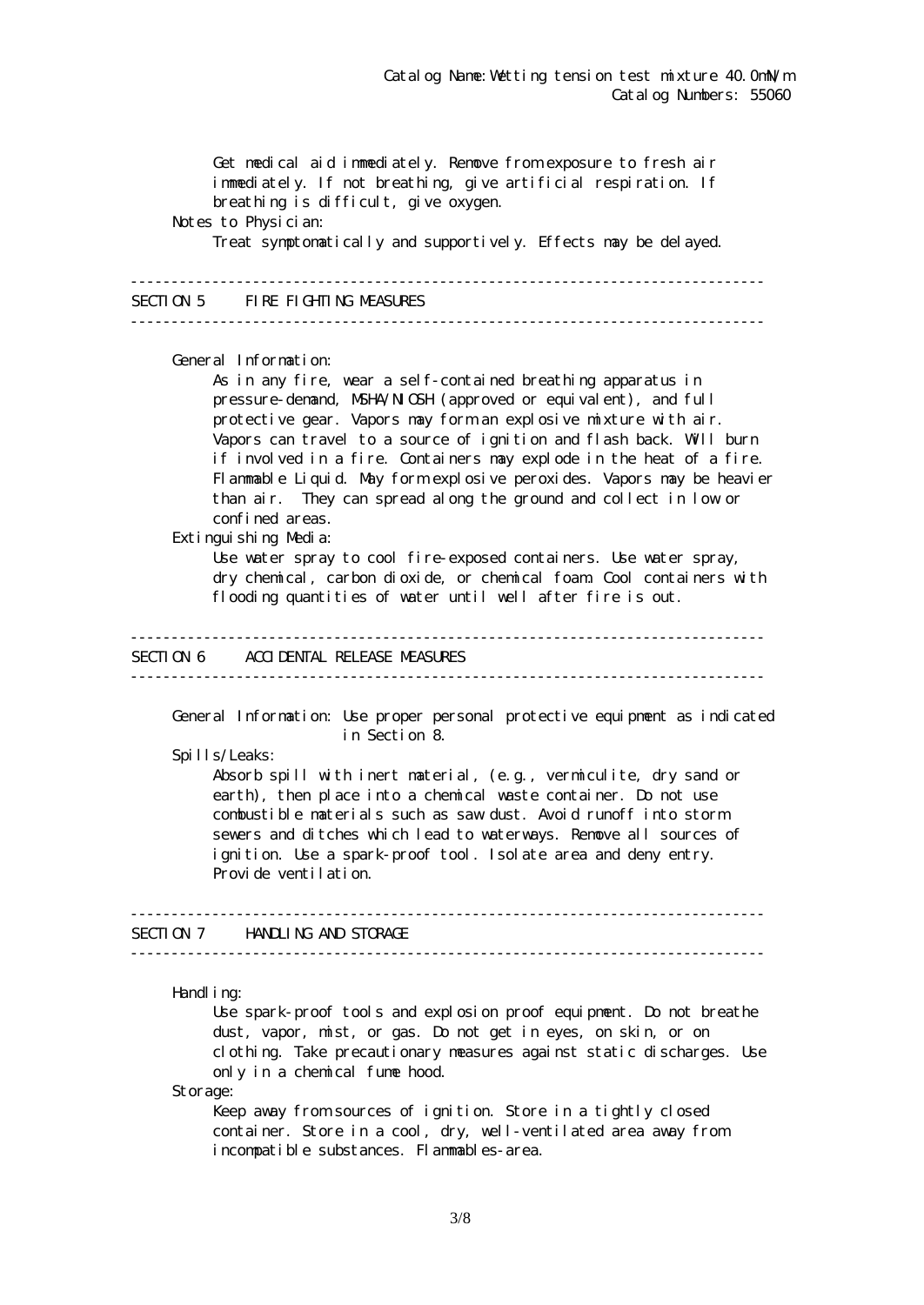------------------------------------------------------------------------------ SECTION 8 EXPOSURE CONTROLS, PERSONAL PROTECTION ------------------------------------------------------------------------------ Engineering Controls: Facilities storing or utilizing this material should be equipped with an eyewash facility and a safety shower. Use adequate ventilation to keep airborne concentrations low. Personal Protective Equipment Eyes: War chemical goggles. Skin: Wear appropriate protective gloves to prevent skin exposure.  $d$  othing: Wear appropriate protective clothing to prevent skin exposure. Respirators: Follow the OSHA respirator regulations found in 29CFR 1910.134 or European Standard EN 149. Always use a NGH or European Standard EN 149 approved respirator when necessary. ------------------------------------------------------------------------------ SECTION 9 PHYSICAL AND CHEMICAL PROPERTIES ------------------------------------------------------------------------------ Physical State: liquid Appearance: blue Odor: practically odorless pH: Not available. Vapor Pressure: 5 mbar @ 20 deg C (2-ethoxethanol) 0.08 mbar @20 deg C (formamide) Viscosity: Not available. Boiling Point: 135 deg C (2-ethoxethanol) 210 deg C (formamide) Freezing/Melting Point: Not available. Autoignition Temperature: Not available. Flash Point: 44 deg  $C(2$ -ethoxethanol) 165 deg C(formamide) Explosion Limits, lower: 1.80 vol %(2-ethoxethanol) 2.7 vol % formamide) Explosion Limits, upper: 15.70 vol %(2-ethoxethanol) 19.0 vol %(formamide) Decomposition Temperature: Solubility: Miscible. Specific Gravity/Density: Not available.

------------------------------------------------------------------------------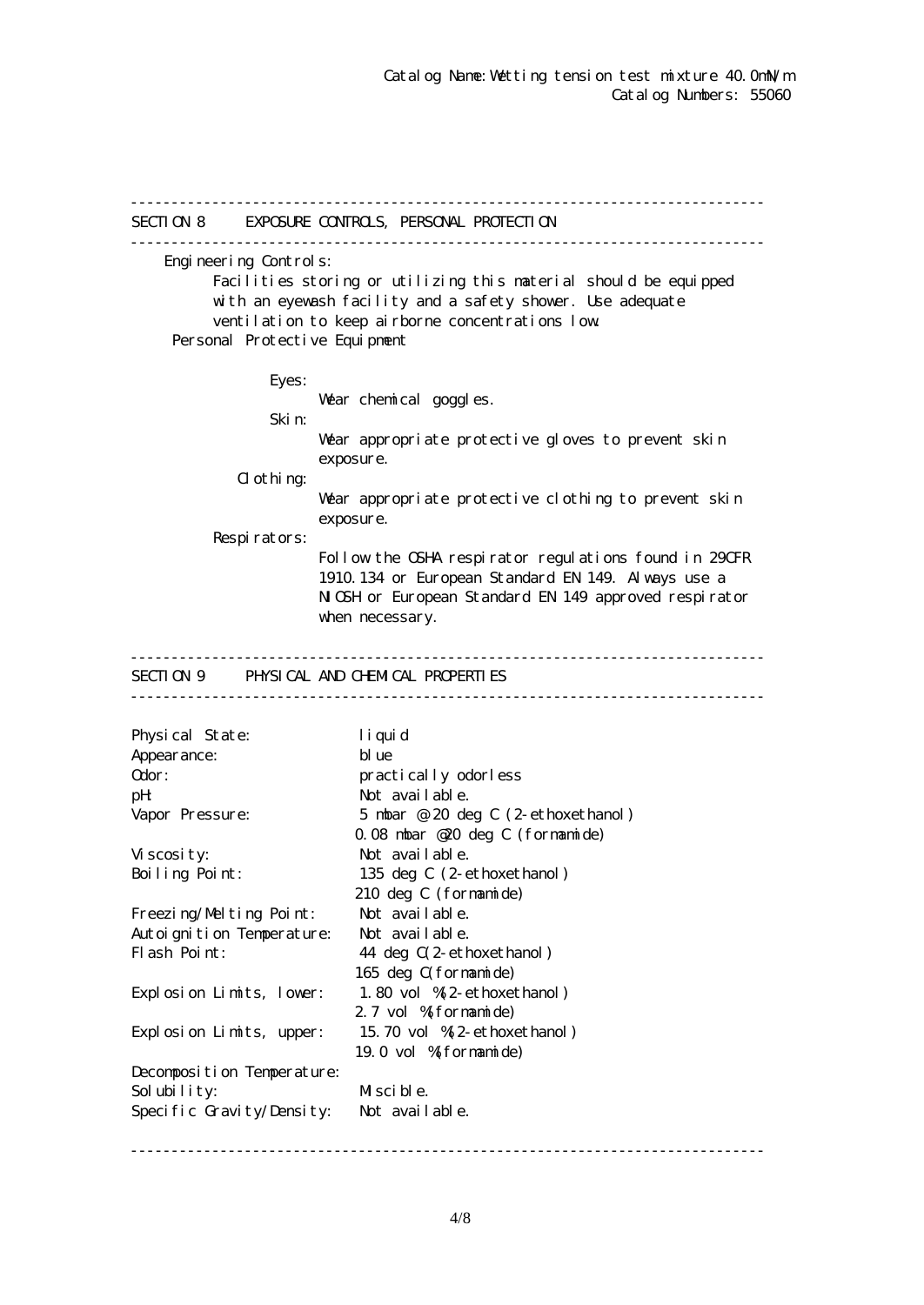```
SECTION 10 STABILITY AND REACTIVITY
------------------------------------------------------------------------------
      Chemical Stability:
           Forms heat-sensitive explosive peroxides on contact with air.
      Conditions to Avoid:
           Incompatible materials, ignition sources, exposure to air, heat.
      Incompatibilities with Other Materials:
           Oxidizing agents, acids, bases, copper, copper alloys, aluminum.
      Hazardous Decomposition Products:
           Carbon monoxide, carbon dioxide. ammonia and/or derivatives.
      Hazardous Polymerization: Will not occur.
------------------------------------------------------------------------------
SECTION 11 TOM COLOGICAL INFORMATION
------------------------------------------------------------------------------
(2-ethoxethanol)
     RTECS#:
           CAS# 110-80-5 unlisted.
    LDSO/LCSO CAS# 110-80-5: Draize test, rabbit, eye: 50 mg Moderate; Draize
           test, rabbit, eye: 500 mg/24H Mild; Inhalation, mouse: LC50 = 1820
           ppm/7H; Inhalation, rat: LC50 = 2000 ppm/7H; Oral, mouse: LD50 = 2451
           mg/kg; Oral, rabbit: LD50 = 1275 mg/kg; Oral, rat: LD50 = 2125 mg/kg;
           Skin, rabbit: LD50 = 3300 mg/kg; Skin, rat: LD50 = 3900 mg/kg.
     Carcinogenicity:
        2-Ethoxyethanol -
          Not listed by ACGIH, IARC, NICSH, NIP, or CSHA.
      Other:
           See actual entry in RTECS for complete information.
(formamide)
     RTECS#:
           CAS# 75-12-7 unlisted.
     LD50/LC50:
           CAS# 75-12-7: Draize test, rabbit, eye: 100 mg Severe; Inhalation,
          rat: LC50 = >3900 ppm/6H Qrd, nouse: LD50 = 3150 mg/kg; Qrd, rat:
           LD50 = 5577 mg/kg; Skin, rabbit: LD50 = 17 gm/kg.
     Carcinogenicity:
        Formamide -
          Not listed by ACGIH, IARC, NICSH, NIP, or CSHA.
      Other:
           See actual entry in RTECS for complete information.
------------------------------------------------------------------------------
SECTION 12 ECOLOGICAL INFORMATION
------------------------------------------------------------------------------
(2-ethoxethanol)
      Ecotoxicity:
          Fish: Guppy: 16400; 7 day; LC50
          Fish: Goldfish: 5400; 24H; LC50
```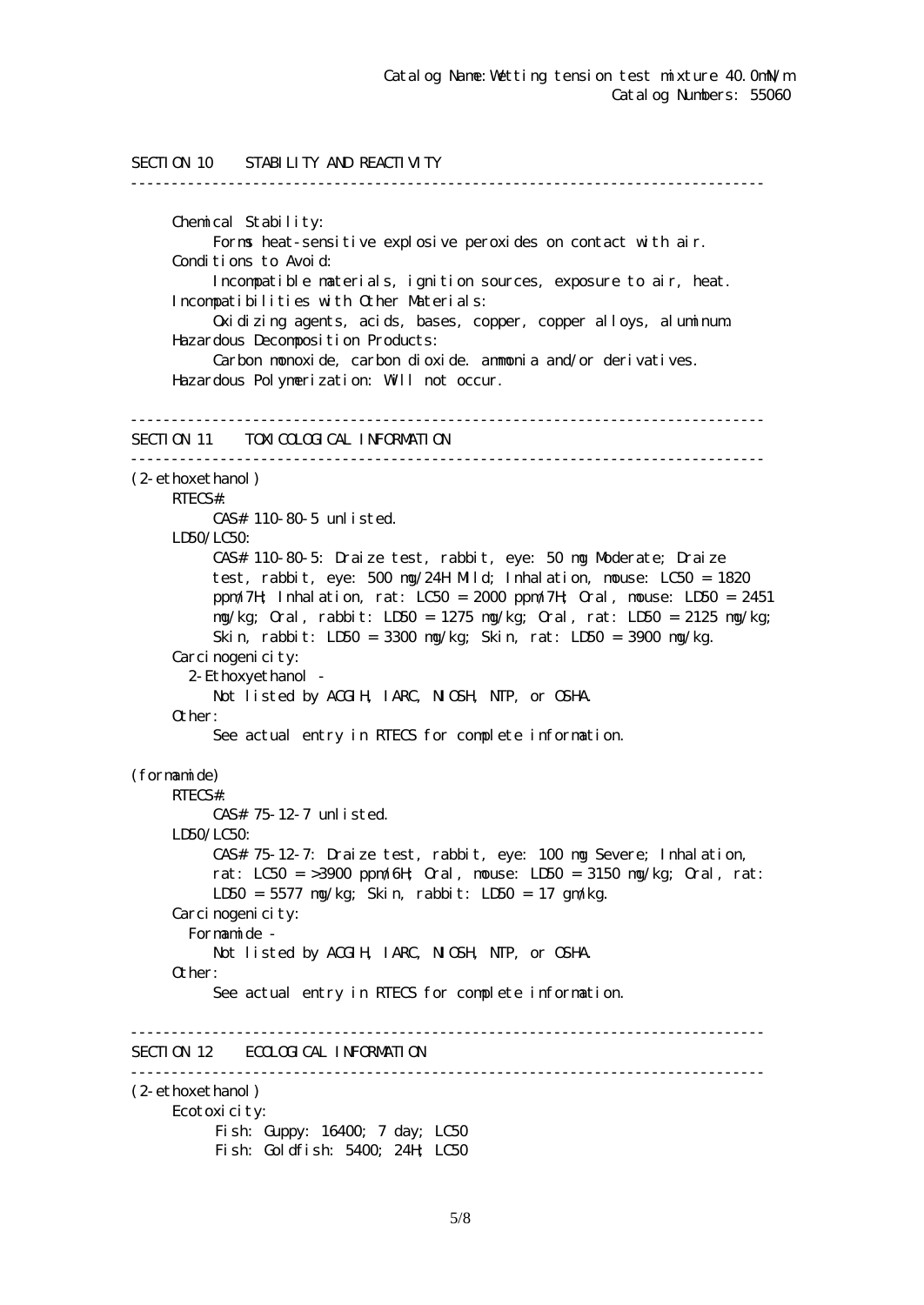$logPOW - 0.5$ **O**ther Biodegradable. Avoid entering into waters or underground water. This chemical is not likely to bioconcentrate. (formamide) Ecotoxicity: Daphnia: EC/LC50 = > 500 mg/l; 48 H; acuut Algae: EC/LC50 = > 500 mg/l; 96 H;Bacteria: EC/LC50 = > 10000 mg/l; 17 H; Other Do not empty into drains. Avoid entering into waters or underground water. ------------------------------------------------------------------------------ SECTION 13 DISPOSAL CONSIDERATIONS ------------------------------------------------------------------------------ Dispose of in a manner consistent with federal, state, and local regulations. ------------------------------------------------------------------------------ SECTION 14 TRANSPORT INFORMATION ------------------------------------------------------------------------------ Shipping Name: Flammable liquid, N.O.S flashpoint above 23 degree C Hazard Class: 3.3 UN Number: 1993 Packing Group: III ------------------------------------------------------------------------------ SECTION 15 REGULATORY INFORMATION ------------------------------------------------------------------------------ (2-ethoxethanol) European/International Regulations European Labeling in Accordance with EC Directives Hazard Symbols: T Risk Phrases: R 10 Flammable. R 20/21/22 Harmful by inhalation, in contact with skin and if swallowed. R 60 May impair fertility. R 61 May cause harm to the unborn child. Safety Phrases: S 53 Avoid exposure - obtain special instructions before use. S 45 In case of accident or if you feel unwell, seek medical advice immediately (show the label where possible). WGK (Water Danger/Protection) CAS# 110-80-5: 1 United Kingdom Occupational Exposure Limits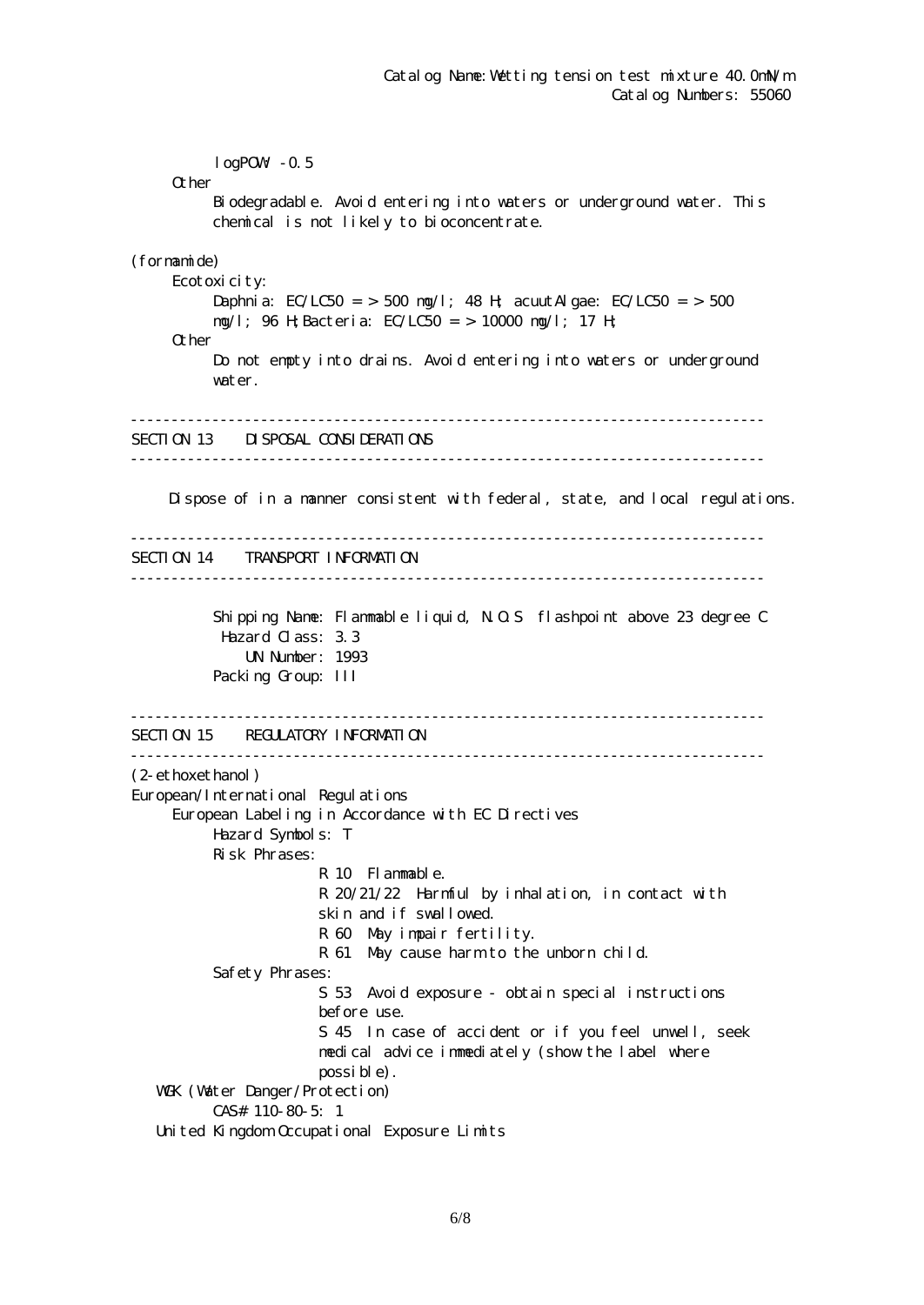Canada CAS# 110-80-5 is listed on Canada's DSL List. CAS# 110-80-5 is not listed on Canada's Ingredient Disclosure List. Exposure Limits CAS# 110-80-5: OEL-AUSTRALIA:TWA 5 ppm (19 mg/m3);Skin OEL-BELGIUMTWA 5 ppm (18 ng/n3); Skin OEL-DENMARK:TWA 5 ppm (18.5 mg/m3);Skin OEL-FINLAND:TWA 50 ppm (185 mg/m3);STEL 100 ppm (370 mg/m3);Skin OEL-FRANCE:TWA 5 ppm (19 mg/m3);Skin OEL-GERMANY:TWA 20 ppm (75 mg/m3);Skin OEL-HUNGARY:TWA 70 mg/m3;STEL 140 mg/m3;Skin JAN9 OEL-JAPAN:TWA 5 ppm (18 mg/m3);Skin OEL-THE NETHERLANDS:TWA 5 ppm (19 mg/m3);Skin OEL-THE PHILIPPINES:TWA 200 ppm (740 mg/m3);Skin OEL-POLAND:TWA 200 mg/m3 OEL-RUSSIA:TWA 5 ppm;STEL 5 mg/m3 OEL-SWEDEN:TWA 5 ppm (19 mg/m3);STEL 10 ppm (40 mg/m3);Skin OEL-SWITZERLAND:TWA 5 ppm (19 mg/m3);STEL 10 ppm (38 mg/m3);Skin OEL-TURKEY:TWA 200 ppm (740 mg/m3) OEL-UNITED KINGDOMITWA 10 ppm (37 ng/n3); Skin OEL IN BULGARIA, COLOMBIA, JORDAN, KOREA check ACGIH TLV OEL IN NEW ZEALAND, SINGAPORE, VIETNAM check ACGI TLV US FEDERAL **TSCA**  CAS# 110-80-5 is listed on the TSCA inventory. (formamide) European/International Regulations European Labeling in Accordance with EC Directives Hazard Symbols: T Risk Phrases: R 61 May cause harm to the unborn child. Safety Phrases: S 53 Avoid exposure - obtain special instructions before use. S 45 In case of accident or if you feel unwell, seek medical advice immediately (show the label where possible). WGK (Watter Danger/Protection) CAS# 75-12-7: 1 United Kingdom Occupational Exposure Limits CAS# 75-12-7: OES-United Kingdom, TWA 20 ppm TWA; 37 mg/m3 TWA CAS# 75-12-7: OES-United Kingdom, STEL 30 ppm STEL; 56 mg/m3 STEL Canada CAS# 75-12-7 is listed on Canada's DSL List. CAS# 75-12-7 is not listed on Canada's Ingredient Disclosure List. Exposure Limits CAS# 75-12-7: OEL-AUSTRALIA:TWA 10 ppm (15 mg/m3);Skin OEL-BELGIUMTWA 10 ppm (18 ng/n3); Skin OEL-DENMARK:TWA 20 ppm (30 mg/m3)  $CH$ -FINLAND TWA 20 ppm  $(37 \text{ ng/m3})$ ; STEL 30 ppm  $(55 \text{ ng/m3})$ ; Skin